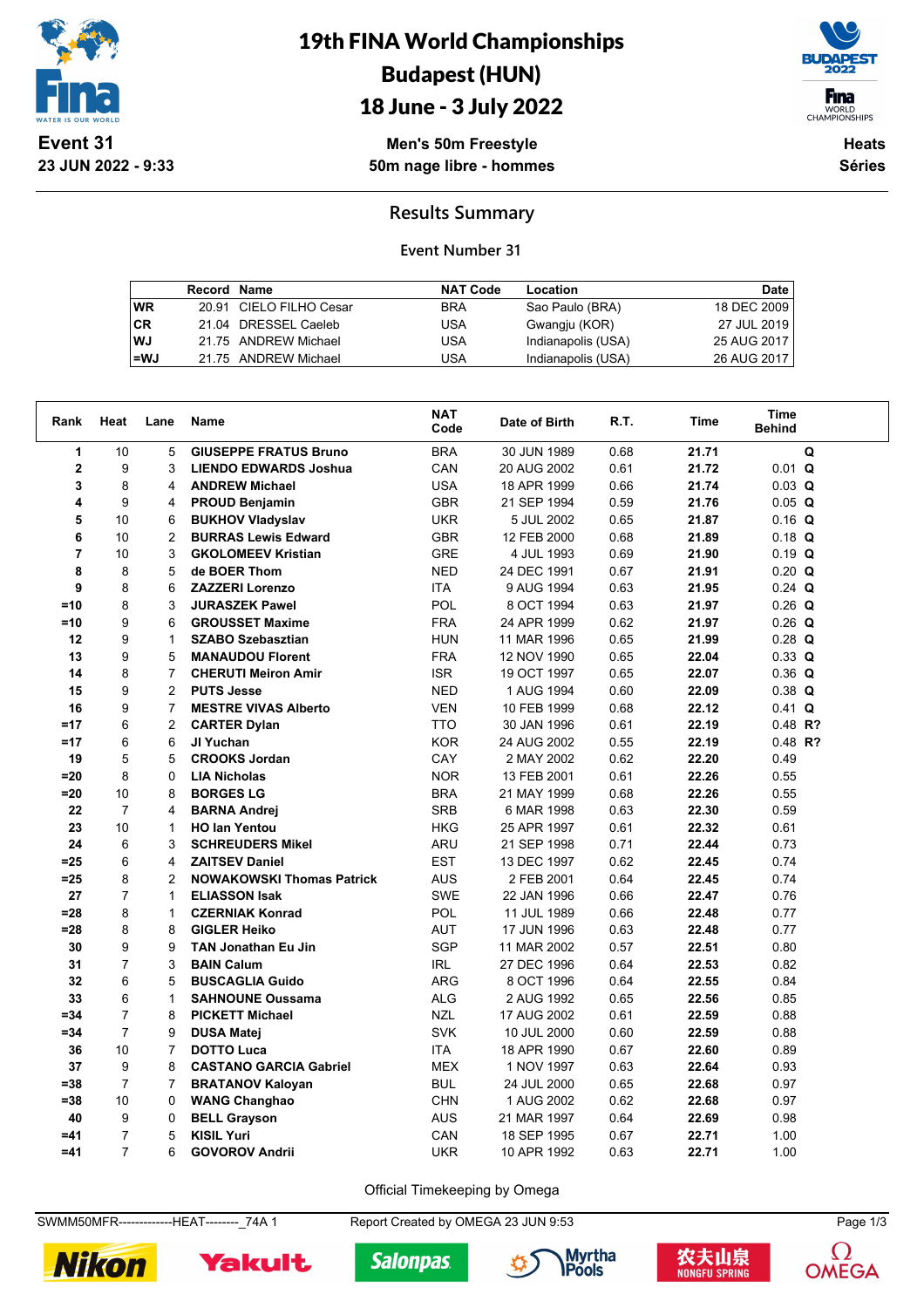

# 19th FINA World Championships Budapest (HUN)

### 18 June - 3 July 2022

**Men's 50m Freestyle 50m nage libre - hommes**

**F**ina WORLD<br>CHAMPIONSHIPS **Heats**

**Séries**

**Results Summary**

**Event Number 31**

| Rank  | Heat           | Lane           | Name                             | <b>NAT</b><br>Code | Date of Birth | R.T. | Time  | <b>Time</b><br><b>Behind</b> |  |
|-------|----------------|----------------|----------------------------------|--------------------|---------------|------|-------|------------------------------|--|
| 43    | 6              | 8              | <b>JIMMIE Clayton</b>            | <b>RSA</b>         | 10 JUL 1995   | 0.65 | 22.74 | 1.03                         |  |
| 44    | 7              | $\overline{2}$ | <b>ZHANG Zhoujian</b>            | CHN                | 26 SEP 2002   | 0.58 | 22.75 | 1.04                         |  |
| 45    | 5              | 4              | <b>ANTONIOU Nikolas</b>          | <b>CYP</b>         | 20 JAN 2004   | 0.72 | 22.77 | 1.06                         |  |
| 46    | 10             | 9              | <b>VARAKIN Alexandr</b>          | KAZ                | 17 FEB 1996   | 0.66 | 22.79 | 1.08                         |  |
| 47    | 6              | $\overline{7}$ | <b>FABIANI Remi</b>              | <b>LUX</b>         | 13 NOV 2001   | 0.60 | 22.80 | 1.09                         |  |
| 48    | 6              | 0              | <b>TAYLOR Lamar</b>              | <b>BAH</b>         | 21 JUN 2003   | 0.62 | 22.86 | 1.15                         |  |
| 49    | 5              | 2              | <b>NAVIKONIS Tomas</b>           | LTU                | 12 APR 2003   | 0.68 | 22.92 | 1.21                         |  |
| 50    | 8              | 9              | <b>SAMEH Abdelrahman</b>         | EGY                | 9 MAR 2000    | 0.63 | 22.95 | 1.24                         |  |
| 51    | $\overline{7}$ | 0              | <b>WU Chun-Feng</b>              | <b>TPE</b>         | 2 DEC 1990    | 0.68 | 23.17 | 1.46                         |  |
| 52    | 5              | 9              | <b>TURSUNOV Khurshidjon</b>      | <b>UZB</b>         | 5 AUG 1994    | 0.80 | 23.20 | 1.49                         |  |
| 53    | 5              | 8              | <b>LOMERO ARENAS Bernat</b>      | <b>AND</b>         | 28 DEC 1997   | 0.64 | 23.29 | 1.58                         |  |
| 54    | 5              | 0              | <b>BJELAJAC Nikola</b>           | BIH                | 12 MAY 1998   | 0.67 | 23.42 | 1.71                         |  |
| =55   | 5              | 3              | <b>BARSEGHYAN Artur</b>          | ARM                | 29 MAR 2002   | 0.63 | 23.46 | 1.75                         |  |
| $=55$ | 6              | 9              | <b>HAMOUCHANE Souhail</b>        | <b>MAR</b>         | 26 JAN 1997   | 0.64 | 23.46 | 1.75                         |  |
| 57    | 5              | $\overline{7}$ | <b>MITCHELL Stefano</b>          | <b>ANT</b>         | 22 SEP 1999   | 0.65 | 23.52 | 1.81                         |  |
| 58    | 5              | 6              | <b>SOHRAN Matin</b>              | <b>IRI</b>         | 14 JUL 2002   | 0.60 | 23.74 | 2.03                         |  |
| 59    | $\mathbf{1}$   | $\overline{2}$ | <b>HOOST Irvin</b>               | <b>SUR</b>         | 19 APR 1999   | 0.70 | 23.96 | 2.25                         |  |
| 60    | 4              | 1              | <b>GANIRA Belly-Cresus</b>       | <b>BDI</b>         | 25 MAR 2000   | 0.65 | 24.03 | 2.32                         |  |
| 61    | 4              | 2              | <b>ZHALAYEV Musa</b>             | <b>TKM</b>         | 15 MAY 2003   | 0.64 | 24.15 | 2.44                         |  |
| 62    | 4              | $\overline{7}$ | <b>TALIB Swaleh Abubakar</b>     | <b>SMF</b>         | 16 MAY 2000   | 0.66 | 24.23 | 2.52                         |  |
| 63    | 4              | 4              | <b>ANODIN Gregory</b>            | <b>MRI</b>         | 2 OCT 1999    | 0.61 | 24.38 | 2.67                         |  |
| 64    | $\overline{2}$ | $\overline{2}$ | <b>BATBAYAR Enkhtamir</b>        | <b>MGL</b>         | 27 SEP 2004   | 0.75 | 24.42 | 2.71                         |  |
| 65    | $\mathbf{1}$   | 6              | <b>NIKLES Christian</b>          | <b>BRU</b>         | 26 DEC 1997   | 0.63 | 24.44 | 2.73                         |  |
| 66    | 4              | 8              | <b>CADOGAN Shane</b>             | <b>VIN</b>         | 1 JUN 2001    | 0.59 | 24.57 | 2.86                         |  |
| 67    | 4              | 5              | <b>MUKALAZI Tendo</b>            | <b>UGA</b>         | 15 JUN 2002   | 0.66 | 24.58 | 2.87                         |  |
| 68    | 4              | 6              | <b>SEYDOU LANCINA Alassane</b>   | <b>NIG</b>         | 9 SEP 1993    | 0.73 | 24.63 | 2.92                         |  |
| 69    | 4              | 3              | <b>GRAND'PIERRE RE</b>           | HAI                | 25 MAR 2005   | 0.67 | 24.94 | 3.23                         |  |
| 70    | 4              | 0              | <b>SEATON Leon</b>               | <b>GUY</b>         | 18 MAY 2004   | 0.60 | 25.07 | 3.36                         |  |
| 71    | 4              | 9              | <b>DANSOU Marc Pascal Pierre</b> | <b>BEN</b>         | 3 NOV 1983    | 0.67 | 25.13 | 3.42                         |  |
| 72    | 3              | 4              | <b>MANIRAGUHA Eloi</b>           | <b>RWA</b>         | 1 JAN 1995    | 0.60 | 25.26 | 3.55                         |  |
| 73    | 2              | 7              | <b>MHINI Dennis</b>              | <b>TAN</b>         | 10 AUG 2001   | 0.66 | 25.44 | 3.73                         |  |
| 74    | 3              | 5              | <b>MUJA Martin</b>               | KOS                | 22 JUL 2004   | 0.63 | 25.45 | 3.74                         |  |
| 75    | 3              | 6              | <b>SHEARER Rohan Karim</b>       | <b>TCN</b>         | 19 OCT 2006   | 0.74 | 25.50 | 3.79                         |  |
| 76    | $\mathbf{1}$   | 8              | <b>AKIMARU Taiyo</b>             | <b>NMA</b>         | 29 DEC 2005   | 0.57 | 26.02 | 4.31                         |  |
| 77    | 1              | 3              | <b>MADKAMOV Fakhriddin</b>       | <b>TJK</b>         | 14 JAN 2000   | 0.70 | 26.11 | 4.40                         |  |
| 78    | 2              | 6              | <b>SIHANOUVONG Slava</b>         | <b>LAO</b>         | 1 OCT 1999    | 0.75 | 26.25 | 4.54                         |  |
| 79    | 3              | 3              | <b>PINA Troy</b>                 | <b>CPV</b>         | 4 FEB 1999    | 0.61 | 26.45 | 4.74                         |  |
| 80    | $\mathbf{1}$   | 5              | <b>SAKURAI Travis Dui</b>        | <b>PLW</b>         | 4 MAY 2007    | 0.66 | 26.57 | 4.86                         |  |
| 81    | 2              | 4              | <b>HOUSSEIN BARKAT Houmed</b>    | DJI                | 4 APR 2004    | 0.73 | 27.05 | 5.34                         |  |
| 82    | 3              | 2              | <b>IRO Edgar Richardson</b>      | SOL                | 18 NOV 2000   | 0.61 | 27.39 | 5.68                         |  |
| 83    | $\mathbf{1}$   | 1              | <b>KHOUSROF AAA</b>              | <b>YEM</b>         | 13 FEB 2002   | 0.71 | 27.51 | 5.80                         |  |
| 84    | 3              | 0              | <b>KINONO Phillip</b>            | <b>MHL</b>         | 10 DEC 1997   | 0.68 | 27.54 | 5.83                         |  |
| 85    | 2              | 0              | <b>KIHLENG Kyler Anthony</b>     | <b>FSM</b>         | 23 DEC 2004   | 0.62 | 27.56 | 5.85                         |  |
| 86    | 3              | 1              | <b>DIALLO Elhadj N'Gnane</b>     | GUI                | 15 JUN 2003   | 0.65 | 27.72 | 6.01                         |  |
| 87    | 3              | 8              | <b>MPALIA</b>                    | GAB                | 29 MAY 2002   | 0.74 | 27.93 | 6.22                         |  |
| 88    | 3              | 9              | <b>BANDA Asher</b>               | <b>MAW</b>         | 11 NOV 2005   | 0.63 | 28.30 | 6.59                         |  |
| 89    | 1              | 4              | <b>OBAMA NKARA Higinio</b>       | GEQ                | 19 SEP 1998   | 0.73 | 29.48 | 7.77                         |  |
| 90    | $\overline{2}$ | 9              | <b>BAROUF Ali</b>                | COM                | 3 JUL 1987    | 0.84 | 32.52 | 10.81                        |  |

Official Timekeeping by Omega

SWMM50MFR--------------HEAT---------\_74A 1 Report Created by OMEGA 23 JUN 9:53 Page 2/3